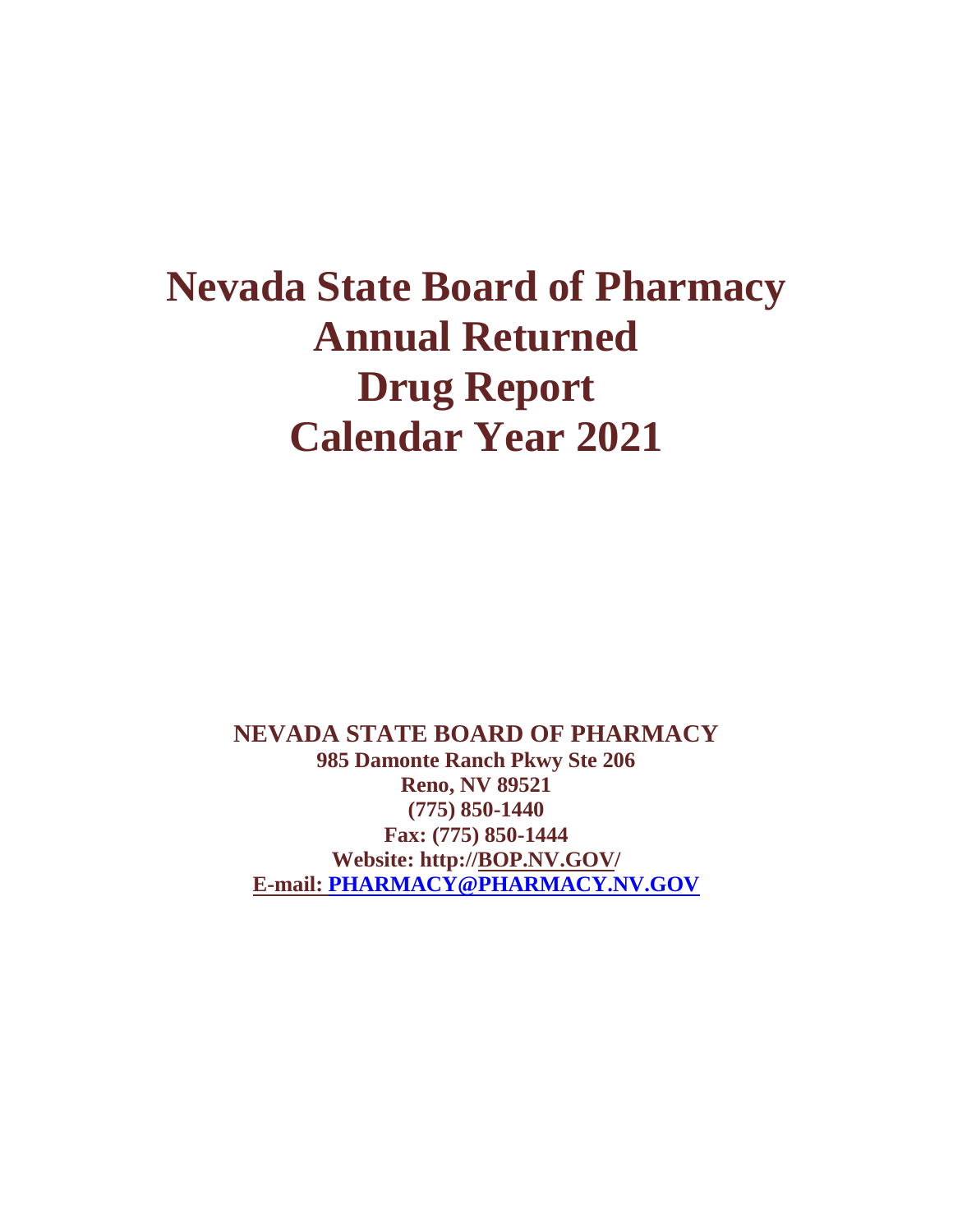# **Introduction**

#### **Annual Return Drugs Report for the calendar year 2021.**

# **NRS 639.063 Annual report concerning drugs returned or transferred to pharmacies from certain facilities and institutions and reissued to fill other prescriptions.**

 1. The Board shall prepare an annual report concerning drugs that are returned or transferred to pharmacies pursuant to [NRS 433.801,](http://leg.state.nv.us/NRS/NRS-433.html#NRS433Sec801) [449.2485,](http://leg.state.nv.us/NRS/NRS-449.html#NRS449Sec2485) [639.2675](http://leg.state.nv.us/NRS/NRS-639.html#NRS639Sec2675) and [639.2676](http://leg.state.nv.us/NRS/NRS-639.html#NRS639Sec2676) and are reissued to fill other prescriptions. The report must include, without limitation:

(a) The number of drugs that are returned to dispensing pharmacies.

 (b) The number of drugs that are transferred to nonprofit pharmacies designated by the Board pursuant t[o NRS 639.2676.](http://leg.state.nv.us/NRS/NRS-639.html#NRS639Sec2676)

(c) The number of drugs that are reissued to fill other prescriptions.

- (d) An estimate of the amount of money saved by reissuing such drugs to fill other prescriptions.
- (e) Any other information that the Board deems necessary.
- 2. The report must be:

(a) Available for public inspection during regular business hours at the office of the Board; and

 (b) Posted on a website or other Internet site that is operated or administered by or on behalf of the Board.

# **NRS 639.282 Unlawful possession or sale of certain pharmaceutical preparations, drugs or chemicals; destruction.**

Once a prescription medication leaves a pharmacy, the medication cannot be returned by the patient to the pharmacy for resale. NRS 639.282 makes it unlawful for a pharmacy or practitioner to accept for return, for the purpose of resale, a prescription once the medication has left the control of the pharmacy or practitioner. This statute ensures the safety of the public by preventing the introduction of potentially contaminated or otherwise compensated medication back into the market.

- 1) Except as otherwise provided in [NRS 433.801,](http://www.leg.state.nv.us/Nrs/NRS-433.html#NRS433Sec801) [449.2485,](http://www.leg.state.nv.us/Nrs/NRS-449.html#NRS449Sec2485) [639.267,](http://www.leg.state.nv.us/Nrs/NRS-639.html#NRS639Sec267) [639.2675](http://www.leg.state.nv.us/Nrs/NRS-639.html#NRS639Sec2675) and [639.2676,](http://www.leg.state.nv.us/Nrs/NRS-639.html#NRS639Sec2676) it is unlawful for any person to have in his or her possession, or under his or her control, for the purpose of resale, or to sell or offer to sell or dispense or give away, any pharmaceutical preparation, drug or chemical which:
	- a) Has been dispensed pursuant to a prescription or chart order and has left the control of a registered pharmacist or practitioner;
	- b) Has been damaged or subjected to damage by heat, smoke, fire or water, or other cause which might reasonably render it unfit for human or animal use;
	- c) Has been obtained through bankruptcy or foreclosure proceedings, or other court action, auction or other legal or administrative proceedings, except when the pharmaceutical preparation, drug or chemical is in the original sealed container;
	- d) Is no longer safe or effective for use, as indicated by the expiration date appearing on its label; or
	- e) Has not been properly stored or refrigerated as required by its label.
- 2) The provisions of subsection 1 do not apply if the person in whose possession the pharmaceutical preparation, drug or chemical is found also has in his or her possession a valid and acceptable certification of analysis attesting to the purity and strength of the pharmaceutical preparation, drug or chemical and attesting to the fact that it can be safely and effectively used by humans or animals.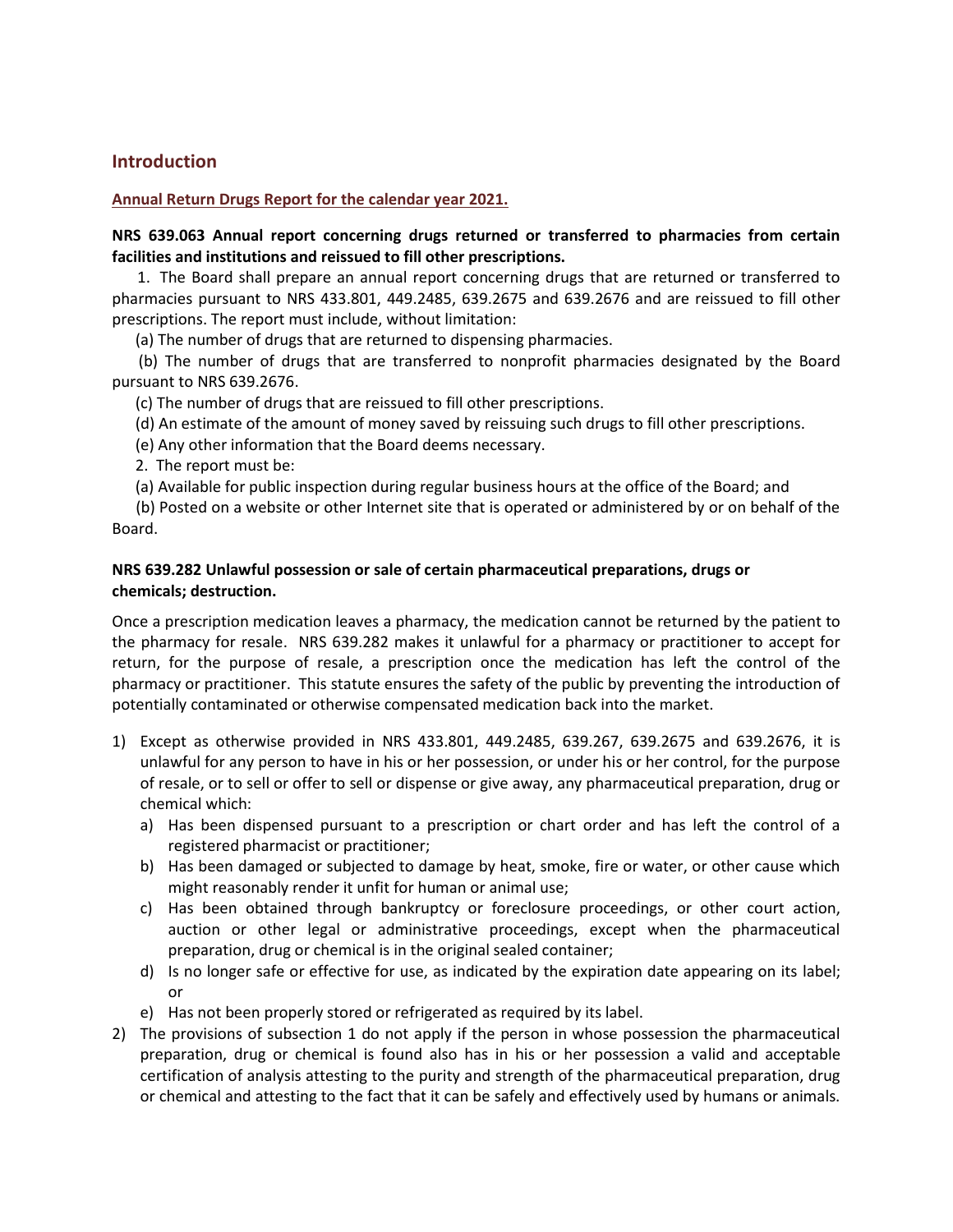The preparation, drug or chemical must not be sold or otherwise disposed of until the certification required by this subsection has been presented to and approved by the Board.

- 3) In the absence of conclusive proof that the preparation, drug or chemical can be used safely and effectively by humans or animals, it must be destroyed under the direct supervision of a member or an inspector of the Board, or two persons designated as agents by the Board who include an inspector of a health care board, a licensed practitioner of a health care board or a peace officer of an agency that enforces the provisions o[f chapters 453](http://www.leg.state.nv.us/Nrs/NRS-453.html#NRS453) an[d 454](http://www.leg.state.nv.us/Nrs/NRS-454.html#NRS454) of NRS.
- 4) As used in this section, "health care board" includes the Nevada State Board of Pharmacy, the Nevada State Board of Nursing, the Board of Medical Examiners and the Nevada State Board of Veterinary Medical Examiners.

There are exceptions to NRS 639.282. A public or private mental health facility, a facility for skilled nursing, a facility for intermediate care, and a correctional institution may all return unopened and unused medications in the original manufacturer's container to the pharmacy. NRS 433.801, NRS 449.2485, NRS 639.267, and NRS 639.2675 address these exceptions. NRS 639.2676 addresses drugs transferred to a non-profit pharmacy for reissue.

NRS 433.801 Sets the requirements that must be met for the return of a patient's unused prescription drugs to the dispensing pharmacy from a public or private mental health facility for reissue or the transfer of prescription medications to a non-profit pharmacy as designated by the Board pursuant to NRS 639.2676.

NRS 449.2485 Sets the requirements that must be met for the return of a patient's unused prescription drugs to the dispensing pharmacy from a skilled nursing facility or facility for intermediate care to the dispensing pharmacy for reissue or the transfer of prescription medications to a non-profit pharmacy as designated by the Board pursuant to NRS 639.2676.

NRS 639.267 Addresses the return or transfer of unused drugs packaged in unit doses, generally.

NRS 639.2675 Sets the requirements that must be met for the return of a patient's unused prescription drugs to the dispensing pharmacy from a correctional institution for reissue or the transfer of prescription medications to a non-profit pharmacy as designated by the Board pursuant to NRS 639.2676.

NRS 639.2676 Sets the requirements for reissue of unused drugs transferred to a nonprofit pharmacy.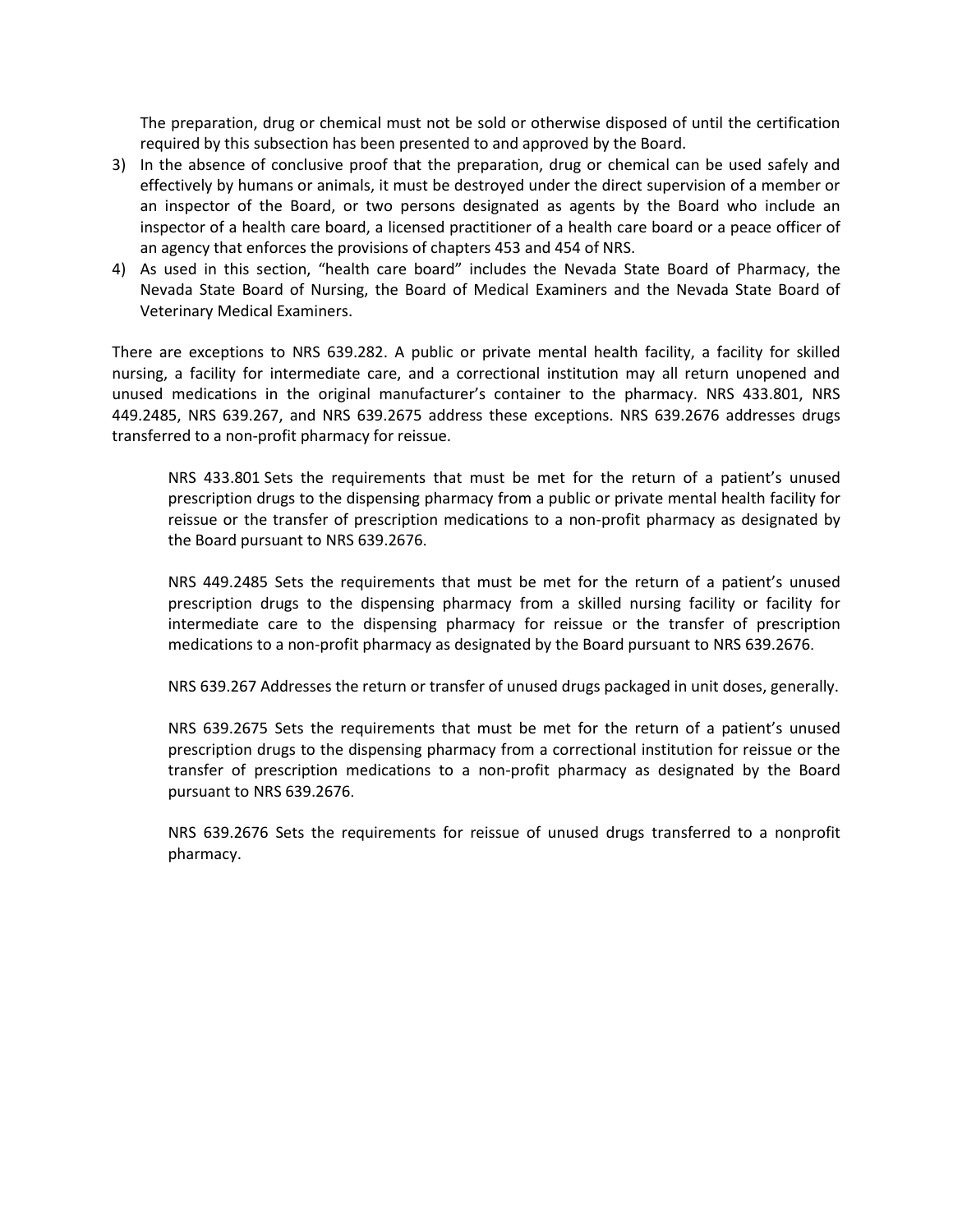#### **Regulation of Exempt Facilities by the Board of Pharmacy**

The Nevada State Board of Pharmacy licenses and regulates pharmacies within the state correctional facilities, pharmacies within public mental health facilities, and pharmacies that dispense to exempt facilities. The Board does not license or regulate skilled nursing and facilities for intermediate care.

#### **Cost Savings**

The exceptions to NRS 639.282, providing for the return of unused medications for reissue, have the potential to result in substantial cost savings both for public correctional and mental health facilities and for private sector skilled nursing and intermediate care facilities and their patients. These facilities administer large quantities of medications and the medications are stored and administered under a controlled environment so the safe return for reissue of medication to another patient may make economic sense.

#### **Safety of Returned Medications**

Mental health facilities, facilities for skilled nursing, facilities for intermediate care, and directors of correctional institutions have policies and procedures that include, but are not limited to, storage, security, dispensing, administering, and documentation of medication usage. The facilities also have pharmacy consultants that review and are responsible to make sure that all policy and procedures related to medications are followed.

Mental health facilities, facilities for skilled nursing, facilities for intermediate care, and directors of correctional institutions are required by statute to adopt written procedures for the return of medications to a dispensing pharmacy as outlined in NRS 433.801 (public or private mental health facility), NRS 449.2485 (skilled nursing facility or facility for intermediate care) and NRS 639.2675 (correctional institution). The written procedures have to be approved by the Board of Pharmacy. These facilities are required to document and retain all records relating to the return of drugs.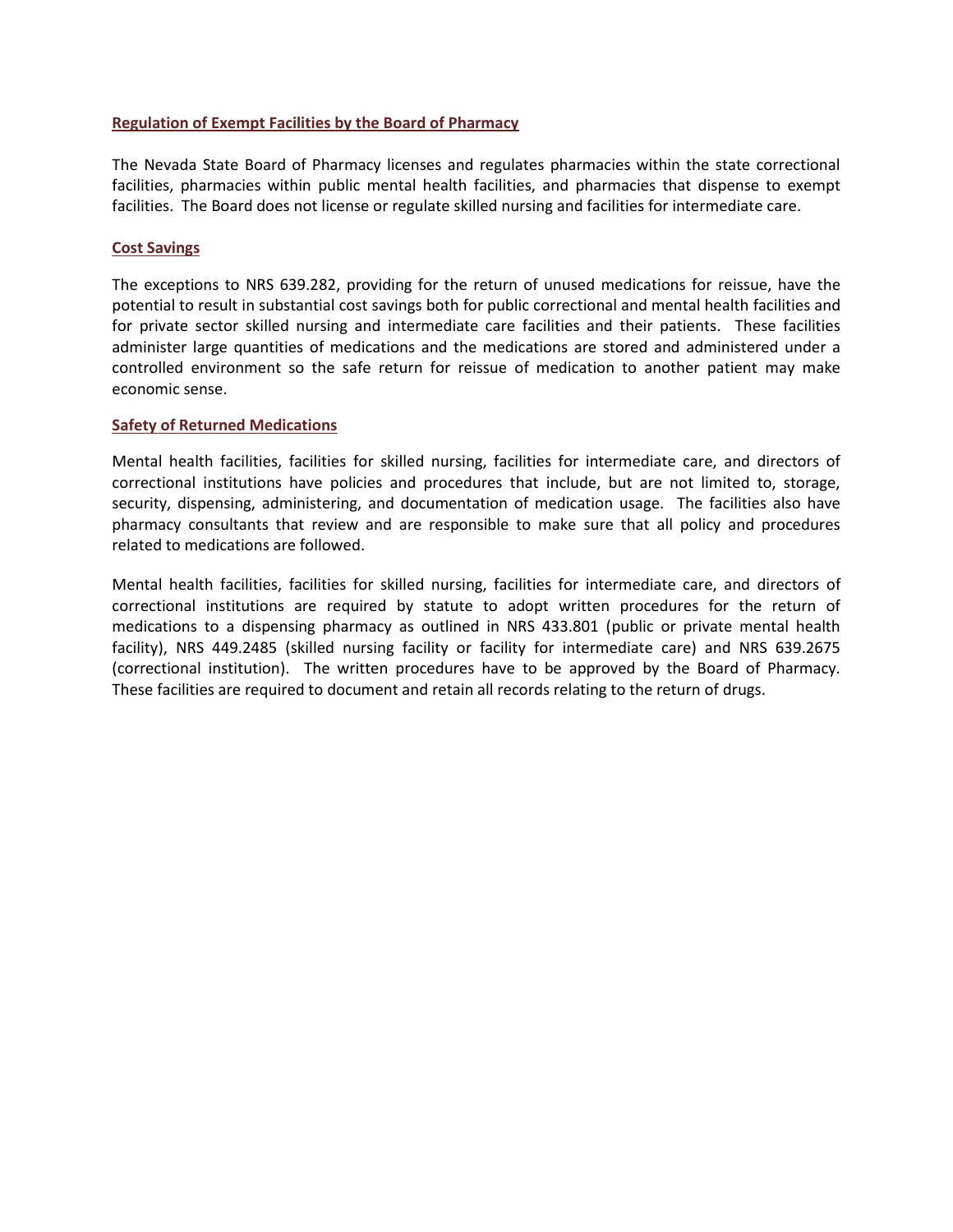## 2020 reported data from pharmacies

| <b>Facility Type</b>           | <b>Returned</b><br><b>Units</b> | <b>Reissued Units</b> | <b>Estimated Dollar Value of</b><br><b>Reissued Medications</b> |
|--------------------------------|---------------------------------|-----------------------|-----------------------------------------------------------------|
| <b>Public Mental Health</b>    | 1095                            | 60                    | \$98,172                                                        |
| Correctional                   | 0                               | <sup>0</sup>          |                                                                 |
| Skilled Nursing & Intermediate |                                 |                       |                                                                 |
| Care                           | 3007                            | 436                   | \$15,653                                                        |
| Non-Profits                    | 0                               | $\Omega$              | \$0                                                             |
| <b>Total</b>                   |                                 |                       | \$113,825                                                       |

At the time of publishing this report the Nevada Correctional Facility was unable to provide data for calendar year 2021. If the information is provided to the Board of Pharmacy then an updated report will be published.

Actual units that were reissued will vary based on expiration date of the medication, whether the medication had been reissued previously, and other factors, such as identified storage issues, that might prevent the reissue of a medication. Reissued units may exceed returned units if the returns in prior year(s) are carried over and still meet all criteria for reissue.

Facilities continue to install Pyxis or similar automatic electronic dispensing machines which limit the amount of drugs wasted/reissued in addition to increasing tracking and security of medications in the facility.

## **Prior History**

Reissued medications value by year:

2013 - \$773,322 2014 - \$379,608 2015 - \$244,499 2016 - \$299,454 2017 - \$832,686 2018 - \$295,477 2019 - \$211,609 2020 - \$115,724